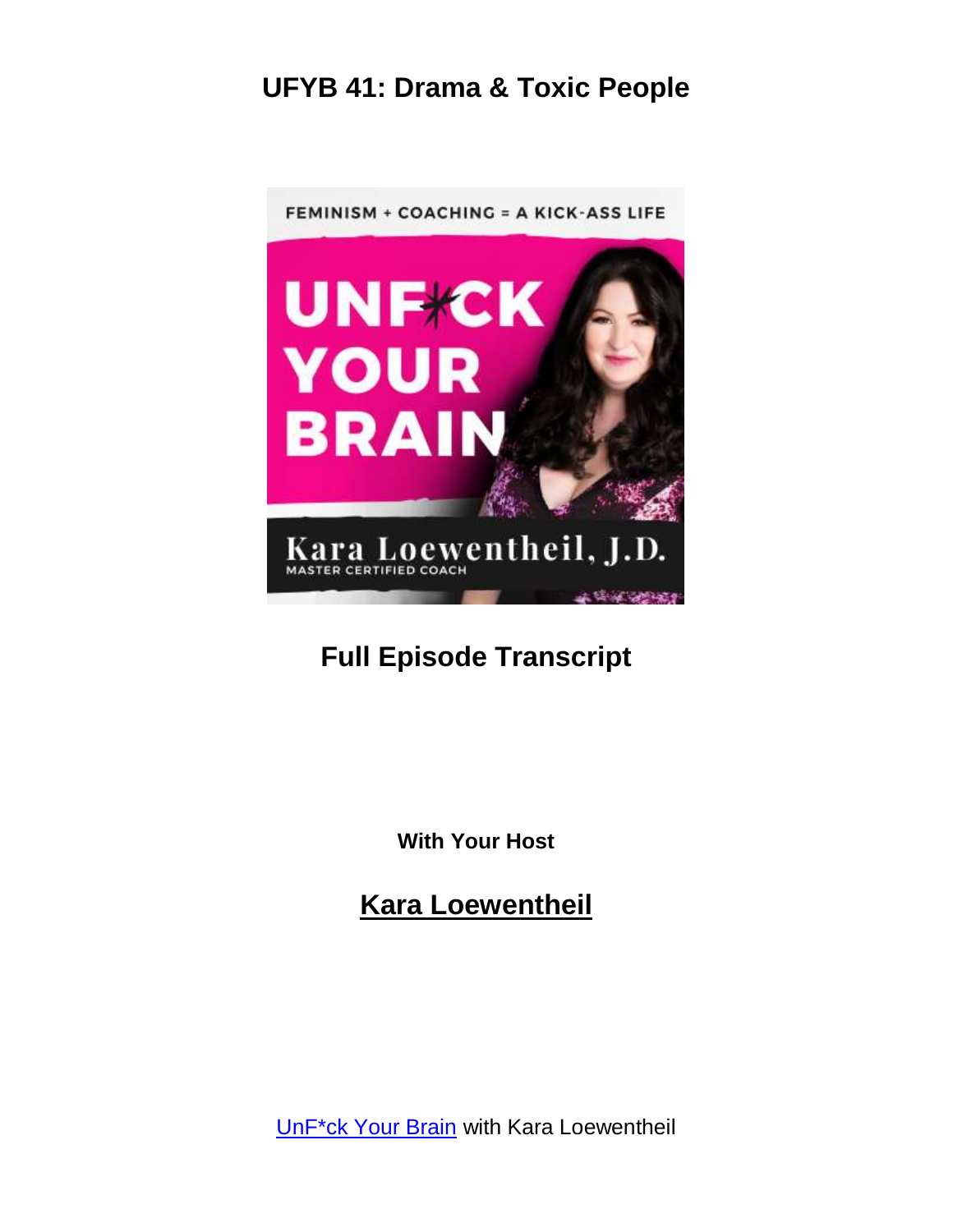Welcome to *Unf\*ck Your Brain*, the only podcast that teaches you how to use psychology, feminism, and coaching, to rewire your brain and get what you want in life. And now here's your host, Harvard law school grad, feminist rockstar, and master coach, Kara Loewentheil.

Hello, my chickens. So today, we are going to talk about drama and a couple of kind of related concepts. And I just have to warn you guys that there may be some cat drama on this podcast. I've been out of town for a week and my cat has a lot of feelings about it and morning is usually when we have a little hangout time, so he might make some drama. There might be some yelling. I'm trying to pet him with one hand while I record the podcast. This is modern entrepreneur life.

Alright, so we're going to talk about drama. And I think today's topic is appropriate – probably why I was thinking about it – because I just got back from a trip to the beach with my parents and my gentleman caller, as I like to call him, and my brain had a lot of drama. And this is after all the coaching I've done on myself about my family and my relationship, which has really transformed my life.

So it's nothing like what it used to be, if I look back at what I used to feel about family vacations, which was just a lot of dread and then a lot of crying while they were happening; not because of my family but because of my own thoughts. compared to that, I actually looked forward to this weekend and it was totally calm and nobody cried because I have control of my brain.

But even so, I do normally live alone. I operate all my own schedule. I've created my life to allow for that. We all have different things that we value and I have always valued having control of my own time and my own schedule more than anything else really. I mean, I love that I have figured out how to create a life where I'm also passionate about the work I do and it's also lucrative and I also make money.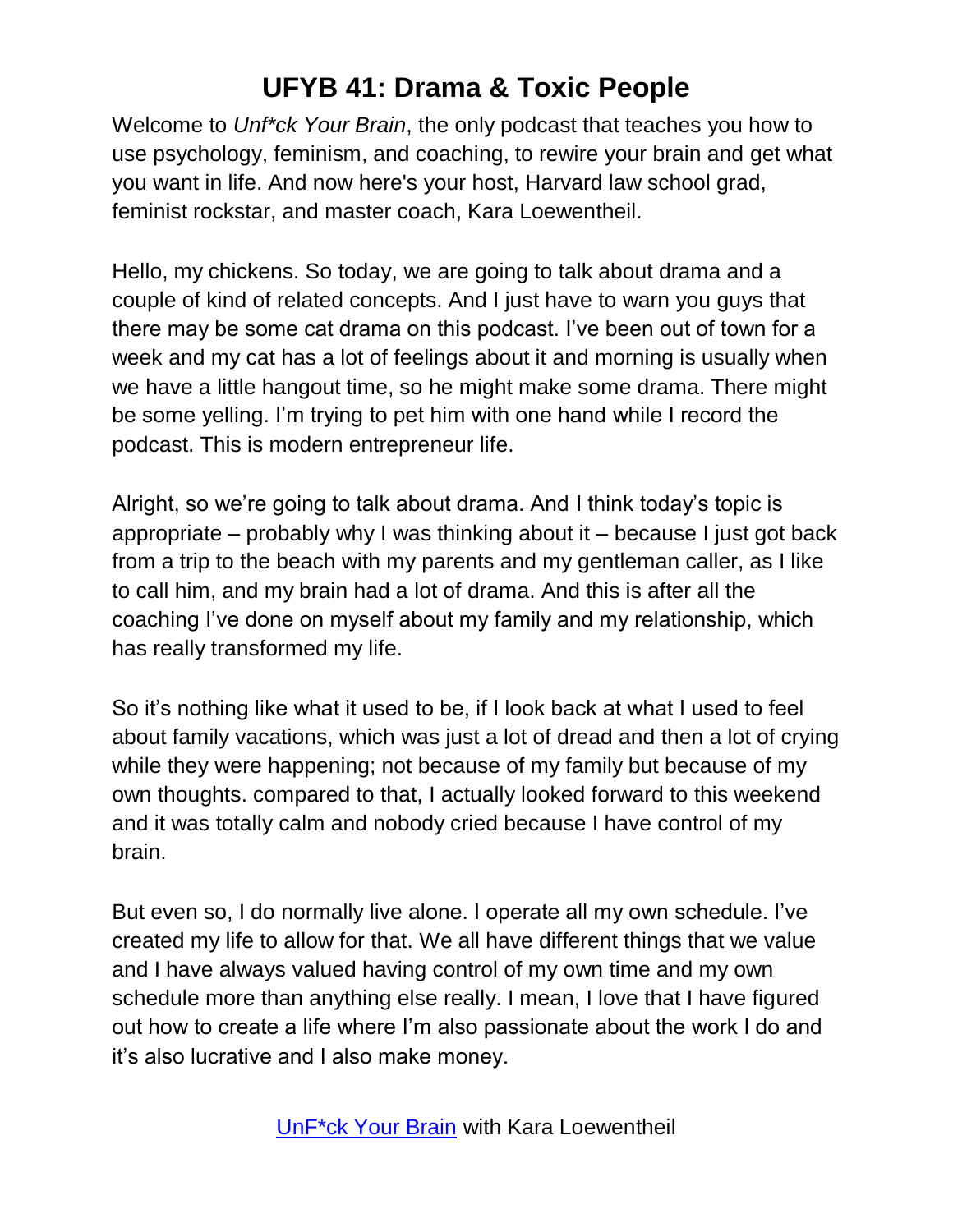But even in my previous career, one of the reasons I chose academia was I really wanted to be able to have some control over my schedule and I was willing to trade money for that. you just have money and time and life, right; these are the resources, money time and effort. You've got to figure out how you want to distribute those.

Anyway, so I normally live alone. I operate on my own schedule. And so being on a trip with a bunch of people, all of whom have different ideas about what you should be doing at any one time, there's a lot to negotiate. So I just had a lot of conflicting thoughts and feelings and desires, and then everybody else around me did too. And so it was just an opportunity to really watch my brain being dramatic all over the place because nothing had actually gone wrong.

Nothing had happened. Just there 10 people in one physical space who had different thoughts on their brains, that's all that had happened, but my brain thought that the world was ending. And I recently had one of you write to me requesting an episode on drama and I think that's a great idea and it really showed up for me this weekend because our brains are so dramatic.

I just remembered, I need to tell you guys – sorry, I should have done this at the beginning – make sure you listen to the end today because I have a fun surprise for you, but I'm not going to tell you about it until the end. So don't – like, I sometimes stop podcasts when I can tell they're wrapping up. I don't know why. I'm just like, I'm done. Stay, listen to the whole thing because I'm going to tell you about a fun surprise for you; something you can get for free. Who doesn't want things for free?

Okay, so brains are dramatic. I like to imagine my brain as various dramatic characters. So I know I've said on the podcast before, sometimes my brain is like a turtle that just flips over on its back. This is what my brain does whenever I have to figure out something new that I've never done before. My brain is just like, well I can't fix this so I guess I'll just lie here until I die now. It's just like a turtle on its back, can't right itself.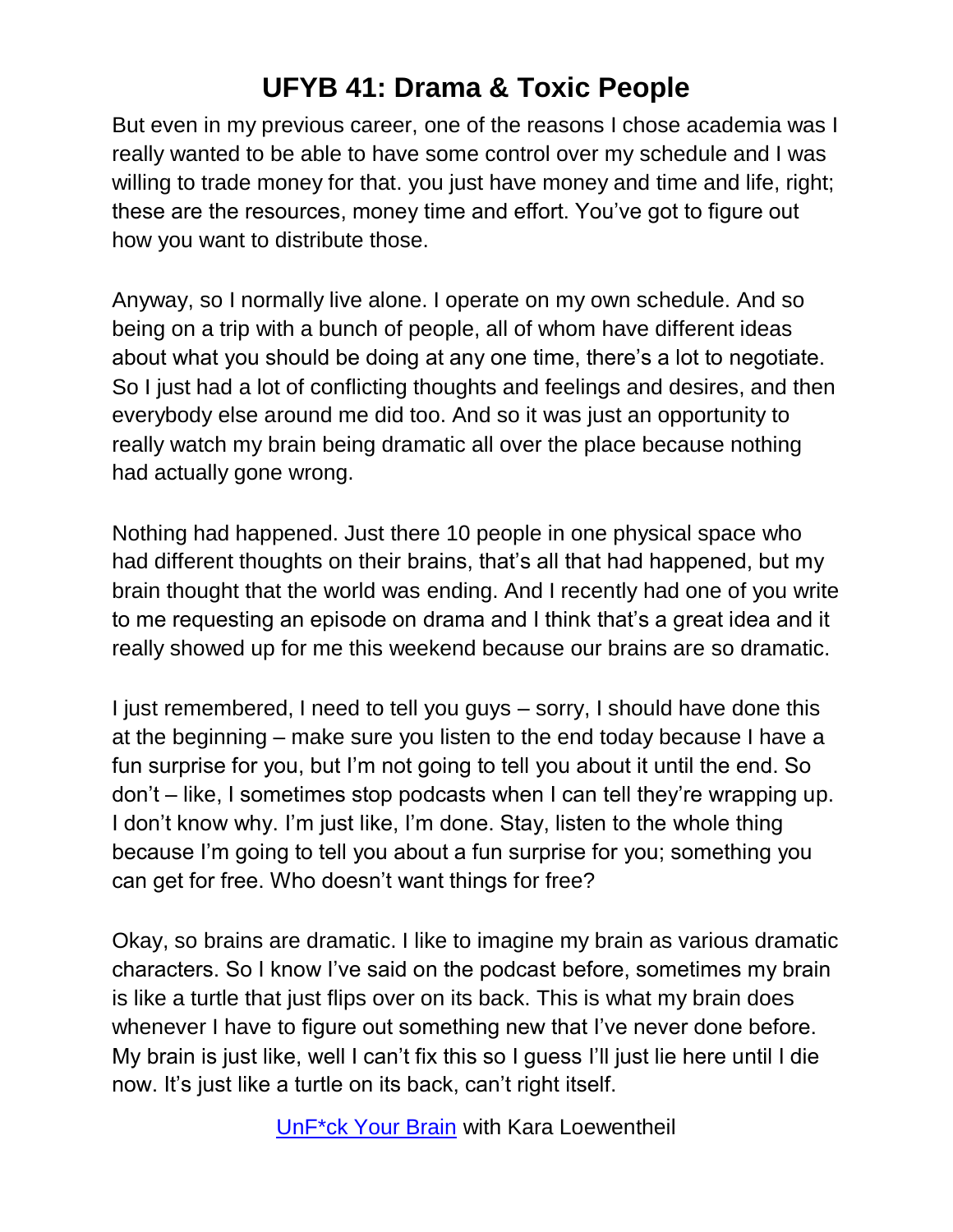This actually happens a lot less now. I would say now that I'm into my third year of business, because I mostly had this about business things. I mean, in law, I had it all the time, but in terms of coaching, I've rarely had this about how to coach someone. That I always felt really confident in. but I used to have this all the time about anything business or technology or financial, like anything related to running my business, my brain was just like, never done it before; guess I have to die now. So it's really gone down over time now that I think about it, but it still comes up. There are still things that I really have to coach myself about or I will just procrastinate them for months because my brain just wants to lie on its back.

So sometimes, it's a turtle. Sometimes, it's a very dramatic teenage girl that runs to her room and slams her door and yells, "You don't get me, mom." Like that's sometimes what my brain is like. And then sometimes, I think it's like an 18<sup>th</sup> century woman who's wearing a corset and faints onto the settee – I think that's how you say that word. I come from Jews; we don't have these things – at the slightest inconvenience and calls for her smelling salts. You know, just like hand to the forehead, like so dramatic.

So you might have your own images, whatever image makes sense to you. The point is that our brains are very dramatic – capital V, capital D. And that's because of evolution. There's only two settings that your lizard brain really has. This is a little bit of a tangent, but it's related.

One of the reasons that it's so fascinating to me when my clients are really committed to the idea that what their story about the world is more true than if they come up with something to think on purpose, your brain is just a story-making machine. It's constantly filtering out everything around you.

You read into the cognitive psychology and the neurobiology, we are not perceiving everything in the world at all. Literally, your entire experience of the world, including what you see and smell and touch, your auditory and visual experience of the world is a complete illusion.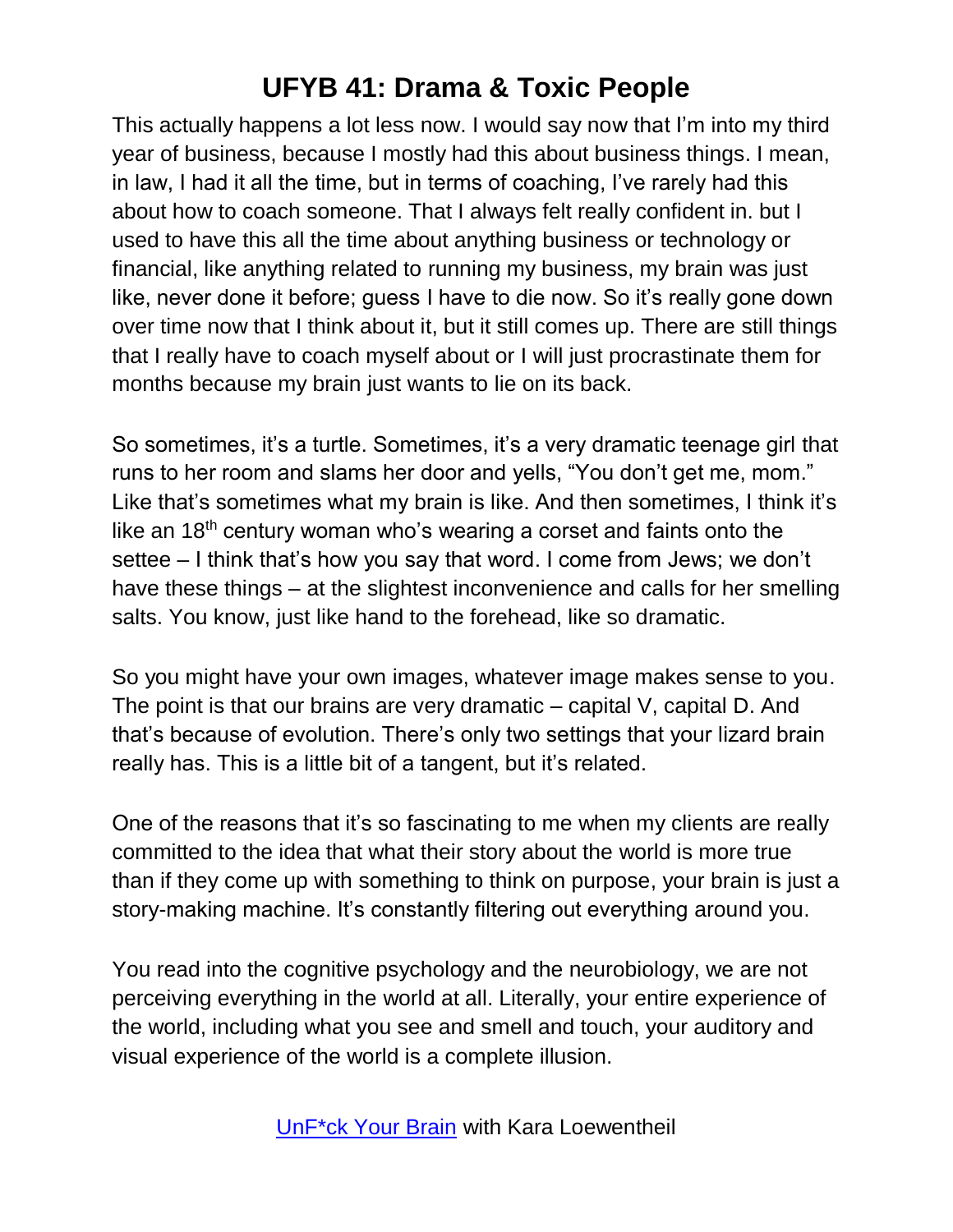It's not exactly that it's not there, but really what's happening is your brain gets an overwhelming amount of stimuli. So for some reason, the image I just got is like 1000 minnows rushing at you. So you've got like 1000 minnows swirling around you – you've seen those big flocks of minnows in a lake or the ocean or somewhere – they're all swirling around you and that's going on in your brain constantly and your brain can't handle that. it's overwhelming, so your brain is just like, I'm in a meadow with five minnows, or this is a swimming pool and there are 12 minnows.

Your brain actually just selects from all of that what it thinks you need to know about and puts it together into a nice little story for you. It happens completely unconsciously. So the idea that if we manage our minds we're selective thinking or choosing only to look at one aspect of things, your brain's already choosing to look at limited aspects of things, but it's just doing it unconsciously and you don't even have any say over it.

So managing your mind is like taking some ownership over it. So the point of how this relates to drama is that's happening to your brain constantly. It's being overwhelmed by stimuli. There's so many things to see and smell and touch and taste and hear, right. There's just everything all around you all the time and you would just become paralyzed if you actually got that stimuli all the time.

And we know that people with sensory processing disorders, part of what happens is that they're too sensitive to the stimuli. They're able to perceive more of the stimuli and they get paralyzed and their brain can't handle it. So because your brain has to do that, your brain has to come up with a mechanism, right; how am I going to decide what to care about? There's a million minnows; how do I decide which minnows to actually look at and tell the brain they exist?

And your primitive brain, your lizard brain, the decision-making question it basically uses is, is this life or death? Anything that seems like it might relate to me dying, I'm going to pay attention to and I'm going to ignore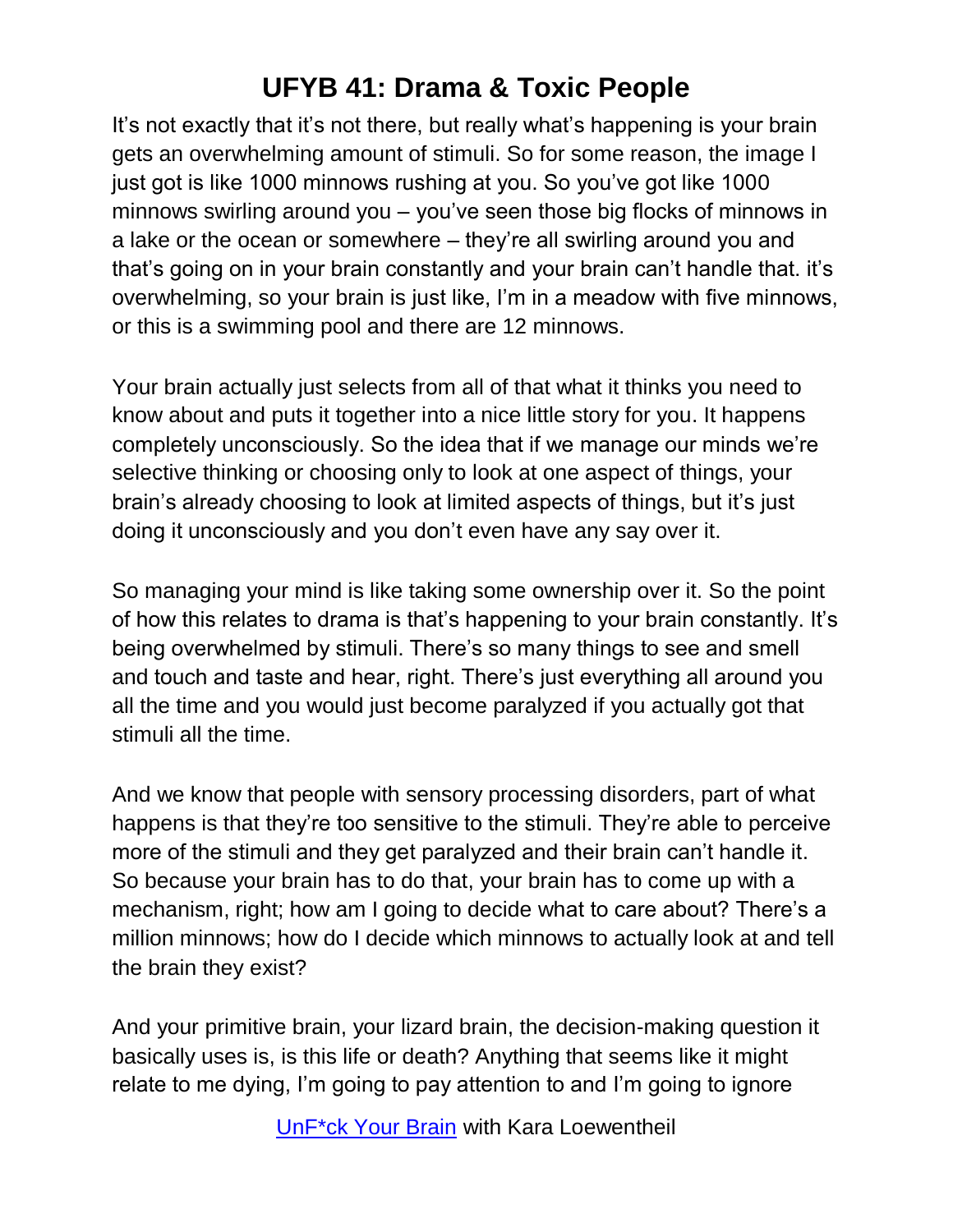everything else, which means that your primitive lizard brain is a drama queen because everything is either fine or life and death. Those are the only two settings it has.

And over time, of course, we've talked about this a lot on the podcast, all of the various stimuli that actually could have killed you are mostly gone. If you're listening to this podcast, you have some kind of electronic equipment that allows you to this podcast, probably your life is not probably in danger all the time.

So our brains, our drama queen brains, they're still in that day and time where it was just like, things were life or death or not. And that's why our brains are constantly telling us that everyone hates us, everything's a threat, life is terrible, we're going to die alone, right. It's like, constant life or death. Your brain is constantly responding to even selected stimuli like they're life or death because that's the only way it knows to evaluate things.

So that is why your primitive brain interprets things so intensely. But what's hilarious and tragic, or hilariously tragic, or tragically hilarious, maybe it's all those things, is that we think that other people cause our drama. It is so common to hear this term these days. If you listen – I blame a reality TV shows. There's too much drama. She always causes drama. I don't want to deal with the drama. I do think this is from reality TV; the idea that humans interacting with each other can be drama.

You know what drama is? There's a definition. It generally happens on a stage. It's part of an art form, you know. The Greeks have a definition. Other cultures have other definitions. That's what drama is. But we just take human interaction and we call it drama and our lizard brain loves this because lizard brain likes life or death things. So lizard brain is like, yes, drama, life is so dramatic. I could die at any moment. Lizard brain loves this.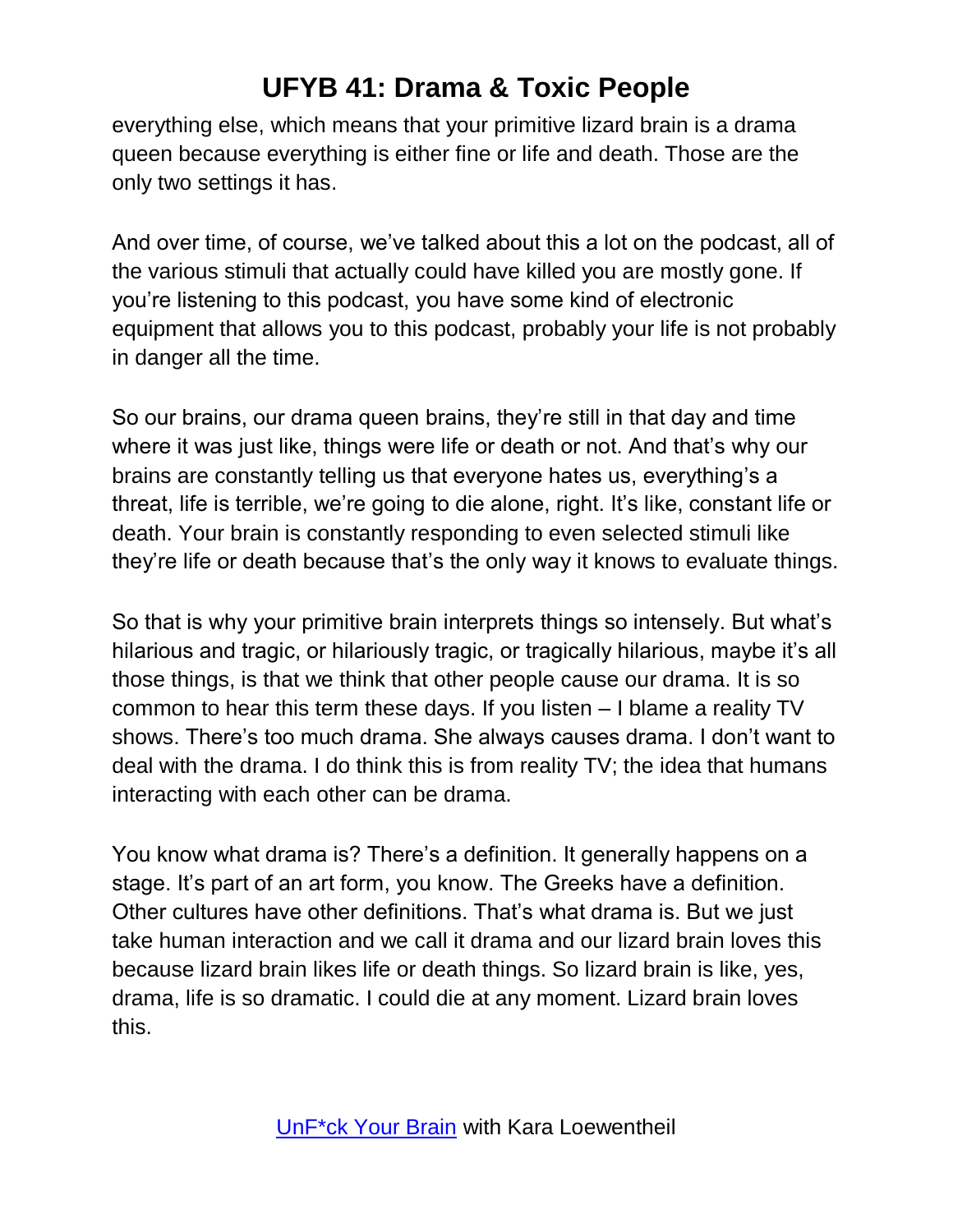But the truth is that drama is only ever in your brain. No one else can cause drama for you. Did you know that? You probably did not know that. well if you're one of my clients, you know that. Otherwise, you may think that other people can cause drama for you. Other people can be toxic. I'm going to talk about that a little bit later in the podcast. Other people can be draining. That's what you think.

I have a lot of digressions, you guys, today. I have another digression. If you follow me on Instagram, you saw I did an Instagram story about this because I'm like, I can't take it anymore. In the life coaching world, there's so many people talking about high-vibe living right now, which makes me want to blow my brains out because it's a meaningless phrase and it keeps people focused on completely the wrong things.

But one of the reasons this came up right now as I was recording this is that what I see all the time is people posting stuff like, "Only surround yourself with high-vibe people because they affect your vibe." No. No. First of all, unless you're a fucking tuning fork, you can't tell what vibration somebody else is at.

Other people don't affect your vibe. Other people don't cause drama. Other people are not toxic. Other people are not draining. It is your brain. It does not matter what they say. It doesn't matter what they do. It doesn't matter if the other person shit-talks you to your boss or if they cry in a meeting or if they get drunk and pass out in your living room or if they bang your boyfriend and lie to you about it.

It doesn't matter what they do; no one else can cause drama for you. Only you can cause drama for you because drama only exists in your own mind. What other people say and do are neutral circumstances and your thought about them is what causes your feeling. So no one else can cause drama for you because drama isn't a real thing that exists.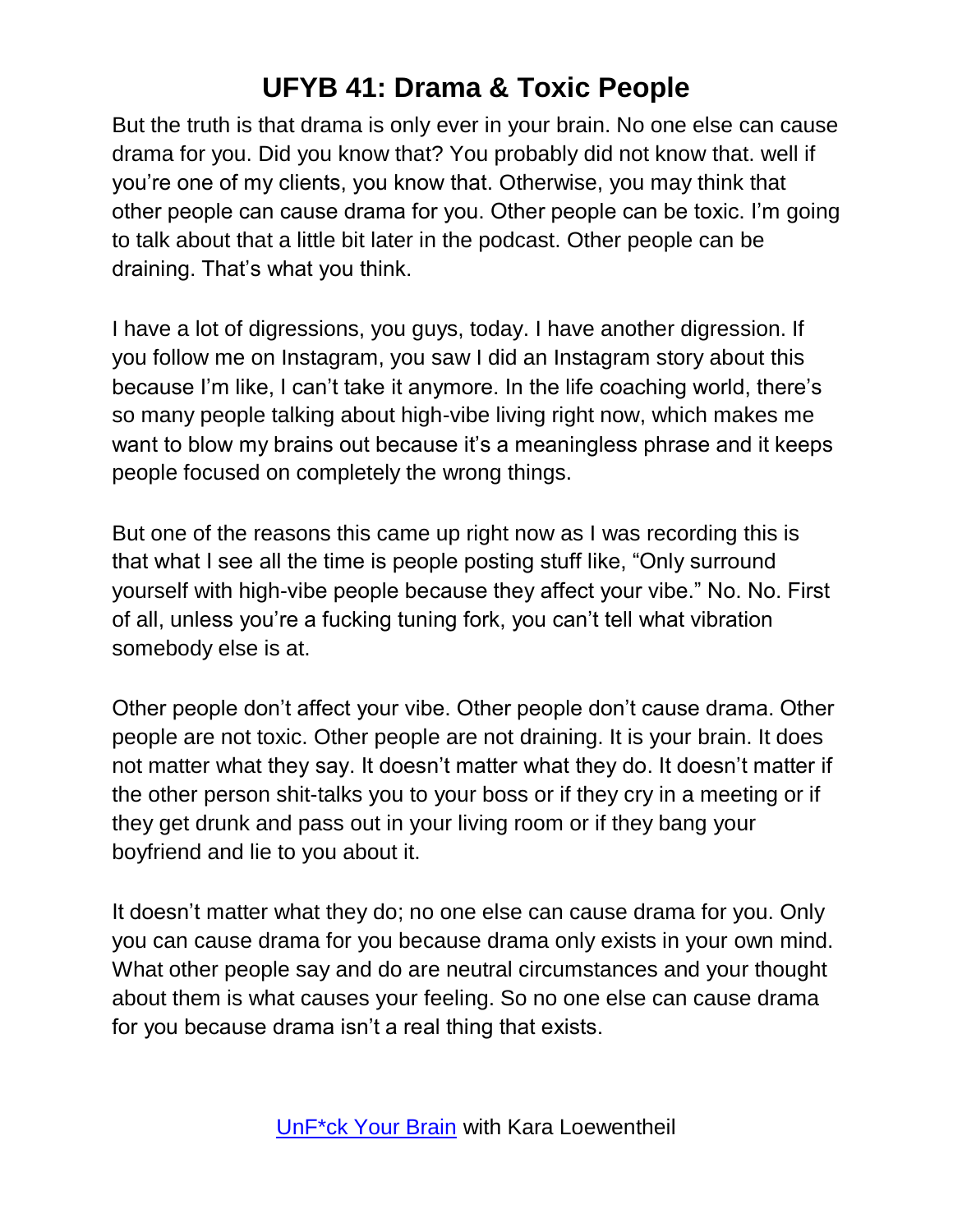Like sometimes in the beginning, I have my clients look at a feelings chart or a faces chart, to learn how to identify their feelings; drama is not on there because drama is not an emotion and it's not a real thing. Drama is just an interpretation. It's an opinion. It's a thought you have. Drama is a label that you apply to someone else's words or actions. It's not an objective thing.

So no matter what someone else does, it isn't drama. There's only drama if you decide to have the thought that it's drama. When you think something or someone else is drama or dramatic, how do you feel? Well, you feel all riled up. You feel stressed out and overwhelmed and out of control. So who is really causing the drama?

Spoiler alert, the call is coming from inside the house. Your brain is the only thing capable of causing drama for you. Other people's words or actions are not drama. They don't cause drama. The drama is your own negative thoughts that you don't have the ability to manage yet. So what happens is you try to avoid the people you think set it off because you're blaming them for your feelings.

So there is so much, like, pop-psych advice out there and when Googled how to avoid drama, there were 100 million articles – I'm looking at you Psychology Today because you're supposed to be an industry publication. That is some bullshit. But everywhere, right, about how some people cause drama and the best thing to do is avoid them. And this is just like those people who are obsessed with high-vibe living.

If any of you listening are into that type of thing, I still love. I choose to love you all unconditionally, and maybe I will do a podcast someday about why I don't think it's a helpful framework. Since I control your feelings on this podcast, I don't want you to feel singled out, but you should think about this.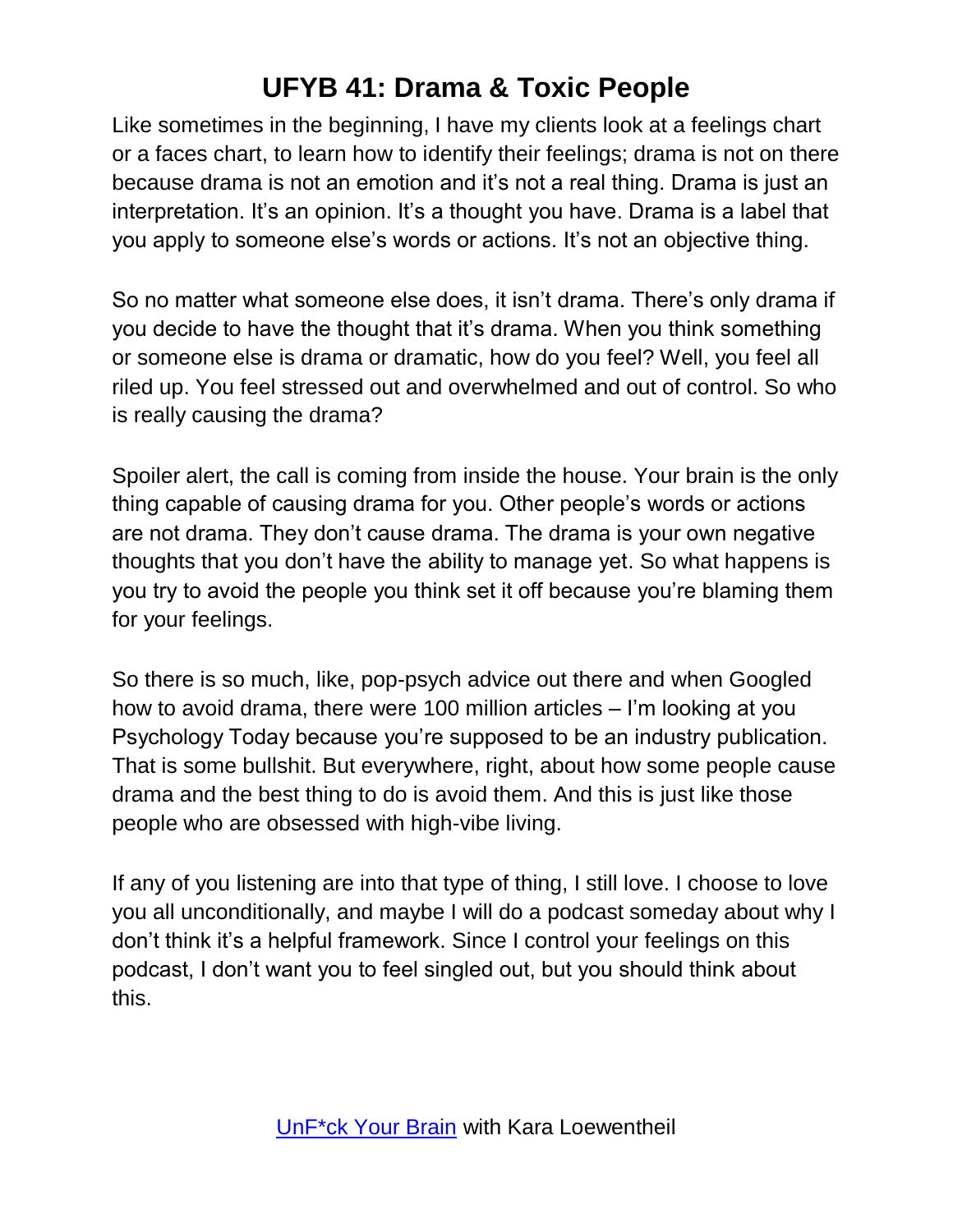Other people don't cause our vibes. Other people don't cause our drama. So when you try to avoid drama by avoiding those people who cause it, what you are doing is abdicating emotional responsibility for yourself, and the same is true when you try to not be around people who don't have high vibes.

You are just acting like a toddler who's like, well if I turn around, it's not there and I don't see it then I don't have a problem, right. It's like shoving all your junk in a closet. I will tell you guys a story. When I went to law school it was way before I knew how to manage my mind, so I was, like, fairly traumatized, because of my thoughts, but I didn't know they were my thoughts.

At the time I moved to law school, it was very overwhelming when I started. I was in a city I didn't really like. Anyway, I always have hated doing things like breaking down cardboard boxes. Now I just hire people to deal with that kind of stuff if I have a lot of it, but I couldn't afford to at the time and I just couldn't cope. So I basically took all the cardboard from my move, and I had a lot of closets from my apartment in Cambridge, and I just shoved it in a closet.

One of my best friends from college came to visit and she saw the closet and she was like, oh, honey, no. we need to deal with this. And that's what you're doing when you try to just avoid people who you think are drama or who don't have high vibes or who are toxic or whatever.

You're like, okay well I'll just shut this person in a closet and then I don't have to deal with this. But other people don't cause your feelings; your thoughts do. So this is one of the tactics that, fine, it works as long as you can control it, so maybe you don't need to hang out with that woman from your book club who causes drama, but soon enough, there's going to be someone in your life who you can't avoid.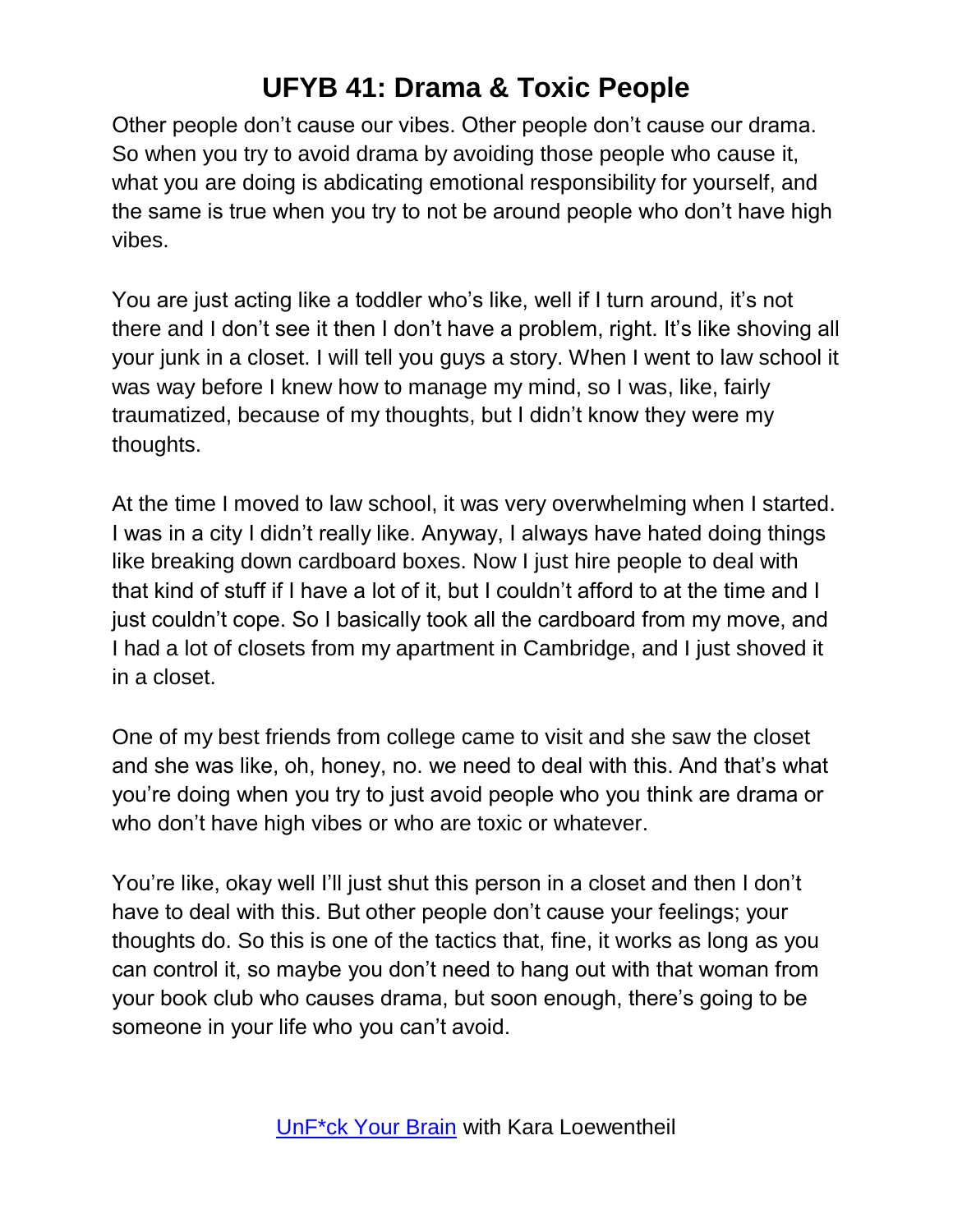My clients ask me this all the time. They're like, it's easier if I just avoid this person or quit this job or whatever, if I change my circumstance, I don't have to manage my mind. And my answer is always, like, number one – I don't know that it's that much easier because you're going to feel crazy the whole time while you do it, so it's still going to be stressful for you because your thoughts are going with you.

But even if you could, even if it was easier to just change the circumstance, it's only easier as long as the world cooperates and soon enough, you're going to hit a scenario where you can't change the circumstance and then you're going to be sorry that you don't know how to manage your mind. So you can avoid the drama book club woman if you want, but eventually, there's going to be someone in your life who you can't avoid.

You're going to have a boss who you think causes drama or you're going to have a new sister-in-law who you think causes drama or your kid, who knows? And if you believe that they can cause drama, then you are always going to feel stressed and out of control around them and emotionally exhausted from interacting with them.

So when you cut people out of your life or you avoid them because of your own thought in your brain that they cause drama – which they do not, that's a total lie, your brain causes it – when you cut them out of your life so you don't have to manage your mind, number one – you're just going to feel drama about something else because it's your thoughts that cause it. But number two – you're never going to learn how to deal with it. So it's like a shortcut that ends in a volcano and you die. It doesn't actually help you. It doesn't serve you.

So I recommend the opposite; don't avoid people who cause drama. I think you should spend time with them. The people you think cause drama are your greatest spiritual teachers because they trigger all of your negative thoughts and because you've completely abandoned your emotional responsibility for yourself around them.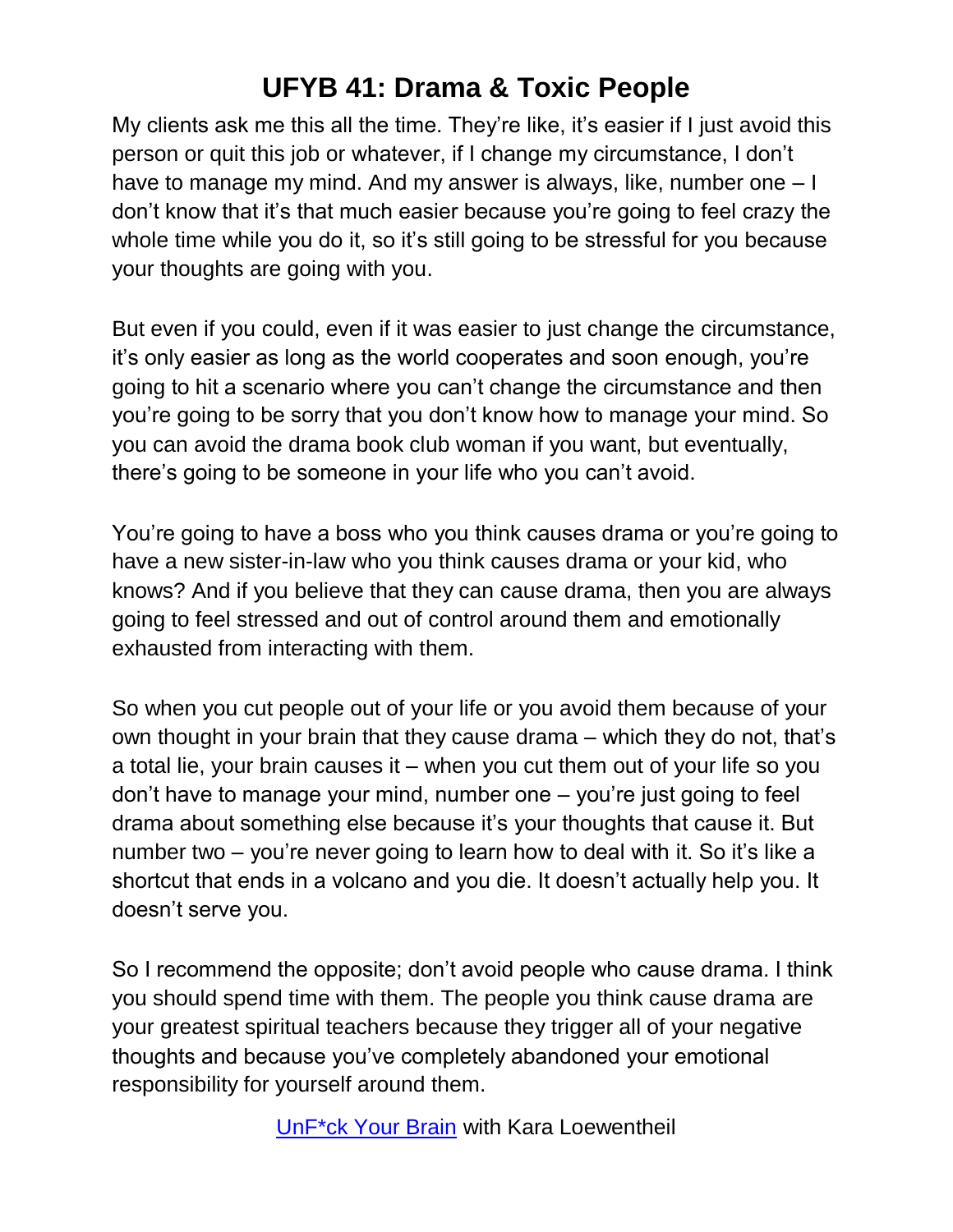So by spending time with them, you will get access to the thoughts that are causing the negative feelings that you are labeling drama and blaming on them. And that's true for anyone you think is toxic also. Like if there's any word that's used more than drama these days, it's toxic. It's such a common term in the self-help-light world, I think, and so misleading, right.

Unless someone has radiation poisoning, they aren't toxic. People cannot be toxic. Certain chemical compounds can be toxic. People cannot be toxic. There is no such thing as a toxic person because toxic implies that a person can poison you, that they can cause your negative emotions and be bad for you emotionally, but that's not true.

Your thoughts cause your feelings. Other people don't cause your feelings, even the ones you don't like, even the ones who you think cause drama, even if all your friends agree that they're toxic. A toxic person is just someone you aren't managing your mind around; that's it. What causes stress is your thoughts.

So a toxic person, just like a person who causes drama, is just someone that you are not managing your thoughts around. If my clients tell me that someone they know is toxic, I know what that means is they have abdicated their emotional responsibility for their interactions with that person.

Because this is the thing that's so seductive about some of the, kind of, I call it self-help-light – it's not really light, it's like most of the self-help world, most of the pop-psychology world. It feels empowering initially. It's like calling your preferences a boundary. I should do a podcast about boundaries. I think it's on my list for soon.

But it's the same thing. It seems empowering at the beginning. It feels empowering because you're like, I have identified the problem. I'm not the problem; it's you. You're toxic. But it's not empowering because you're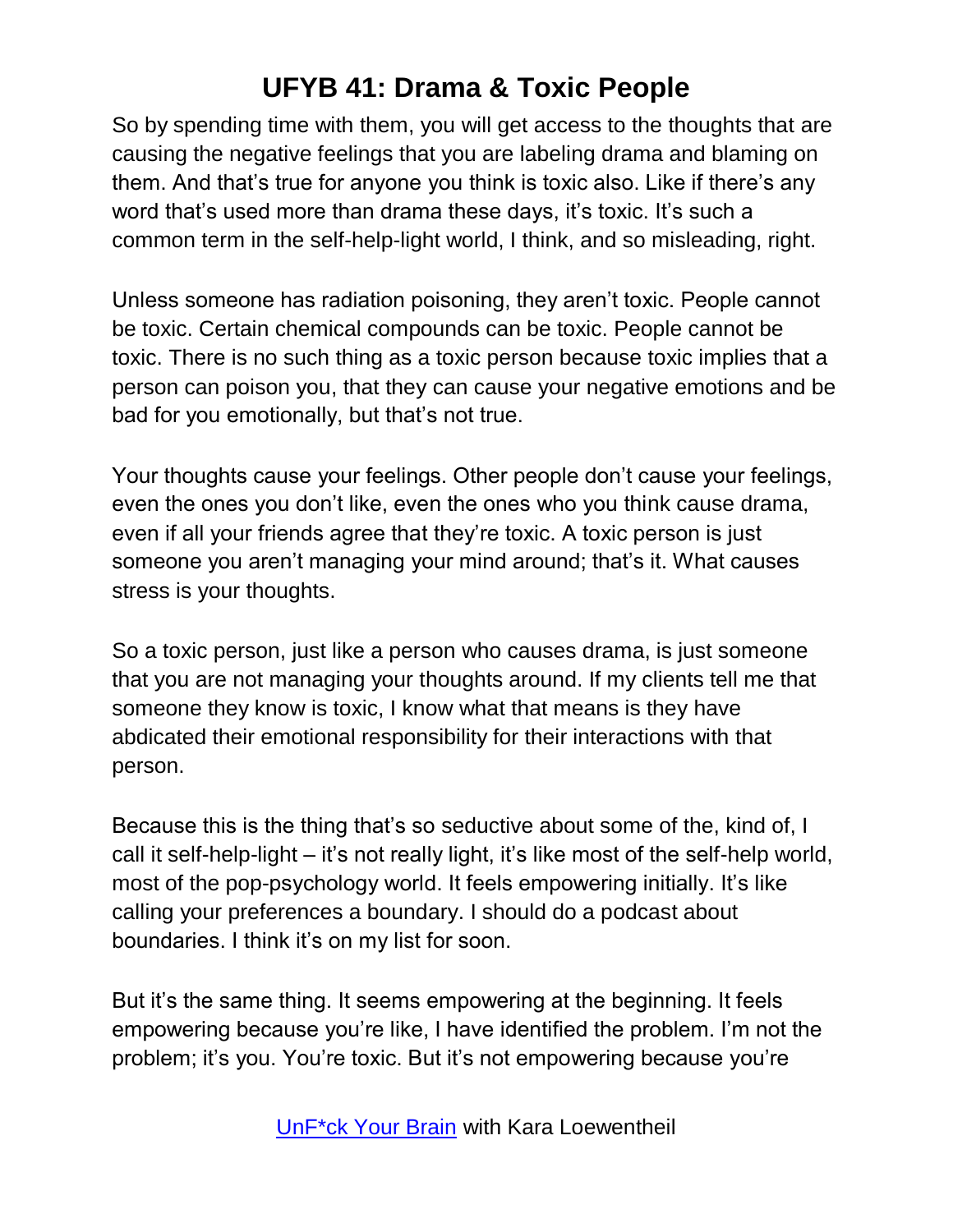putting yourself totally at that person's mercy and you're telling yourself you can't control your own experience.

You're telling yourself that someone else is being whoever they are, just saying and doing whatever they do, like literally just them making sounds with their mouth and putting their body in different positions on this planet is lethal and dangerous to you. And remember what I said about lizard brain earlier; that lizard brain only notices things if things are life and death and then it fixates on them.

So if you call someone toxic, you're telling your lizard brain it's a life or death threat. And then of course, your brain becomes obsessed with it and fixates on that person. And the fixation causes a lot of rumination and negative thoughts and those produce anxiety, fear, or dread. So guess who's really toxic. That's right; it's you.

Your brain, your thoughts, you are the one who is toxic to yourself. You are the one who is creating drama. No one else creates drama for you. No one else is toxic. And, by the way, that is also true of places and environments. Chernobyl is toxic. Your office is not toxic unless you work at Chernobyl.

If you have a work environment where you're stressed out and overwhelmed and you feel disrespected and you think you are emotionally abused, that means you have a work environment where you are not managing your mind.

There are some very rare circumstances where what is going on in your office is a true boundary violation, but most of the time, you aren't managing your mind about other people being less than the ideal perfect people you'd prefer. Okay, and now some of you are really bristling as you listen to this and you're yelling at me in your head about emotional abuse and gas-lighting and victim blaming and other keywords from Psychology Today and Bustle Magazine. Bustle Magazine kills me, you guys.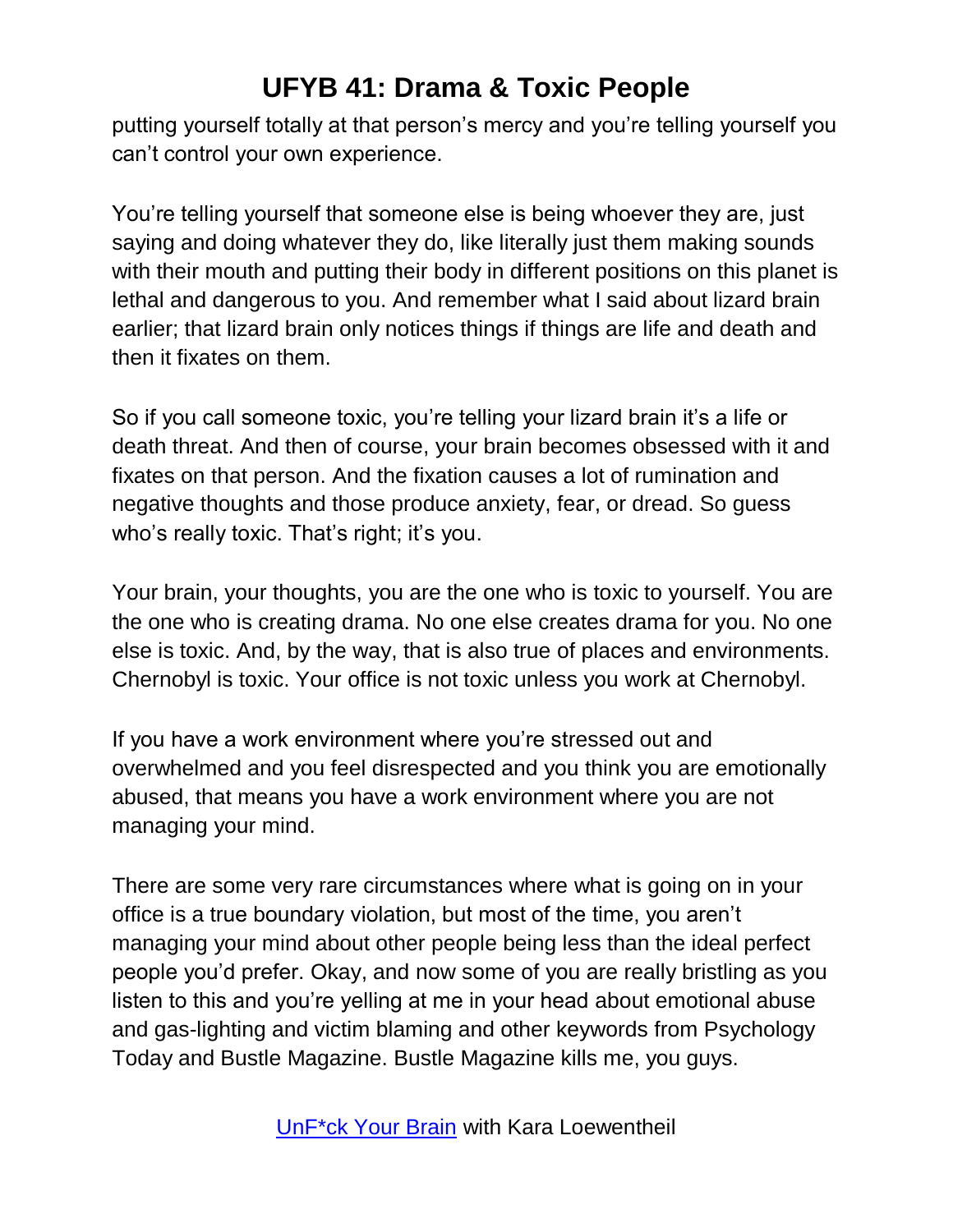Here's the thing; who would you want to believe that someone else can gas-light you or emotionally abuse you or trick you? Why would you want to believe that somebody else can control your brain more than you can? I think that it intuitively makes sense to us because when we're not managing our mind, we're like, yeah, well someone else must be controlling it because I sure as shit don't have control over what's going on up there, right. Like, I can't manage this thing at all. Someone else must be doing it.

But it's just because you're not making the effort to do it yourself. When you take emotional responsibility for yourself and your thoughts, you don't have to fear any kind of workplace drama or toxic boss or friend or great aunt or anyone else because you know that you're in charge of how you think and feel, no matter what.

It's so interesting because even just the phrases, causes drama or toxic person, are going to stress you out. When you think, she causes drama, you feel the negative emotions you associate because of drama. That person could be sleeping at the time causing no drama whatsoever. But if you think that thought, you'll have the feeling. And the same is true for toxic. When you think, my workplace is toxic, you feel poisoned and victimized and sick.

But your workplace just exists. It isn't toxic. It's your thought that it is toxic that causes so much suffering. I had a client a couple of years ago who had been told by a very well-meaning and ineffectual therapist that her workplace was toxic. And I think that the therapist meant this to be empowering for her.

Your workplace is terrible, you are not the problem. I understand, especially for women, we're so used to blaming ourselves in a not helpful way – blame is different than taking responsibility – so we're used to blaming ourselves thinking we're not good enough, there's something wrong with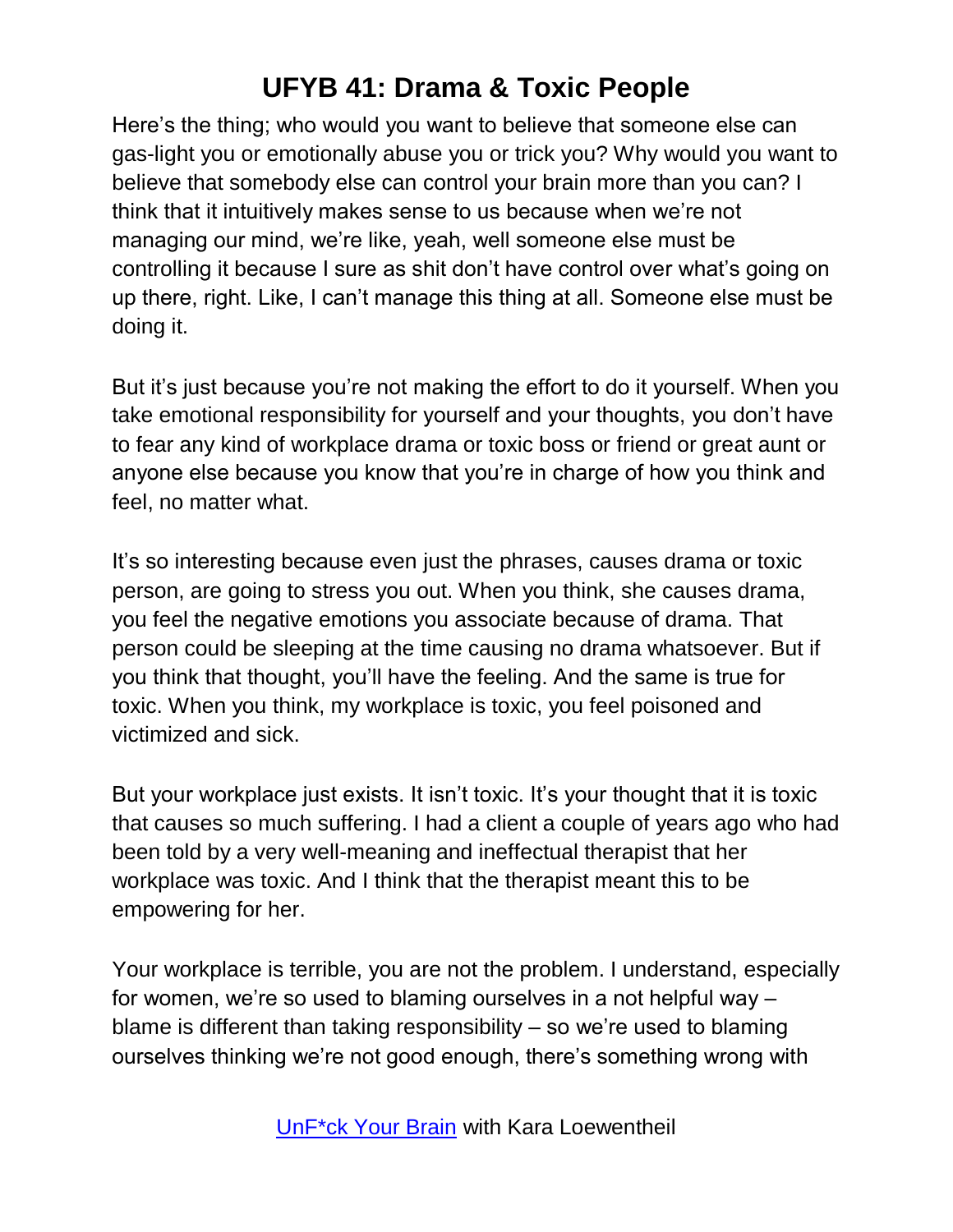us. And so it feels empowering to be like, oh, it's not me, it's these people. They're terrible.

We think those are the only two options, right, one of us has to be terrible. We have to be terrible or they have to be terrible. So sometimes, I think this client's therapist was trying to help her by being, like, there's nothing wrong with you; your workplace is toxic. You should get out. That was supposed to be empowering, but it wasn't empowering.

It did not motivate my client to quit and leave. It just made her constantly have the thought, this workplace is toxic, and then interpret everything she saw around her as evidence of its toxicity, and that made her miserable. And when you tell yourself this place or this person is toxic, not only do you kind of abdicate responsibility for your emotional life, but you also give up any chance you have at influencing the situation.

So if you just believed, well this is a workplace and people have expectations of me and things they want me to do and I have expectations of what I think is reasonable to do and we've just got to negotiate, that's a position of power. When you tell yourself this workplace is toxic, it's poisoning me, you just don't even try because you've made the workplace or the person or whatever into this monolithic evil that you can't do anything about except run away from.

So it's very all or nothing, black and white thinking, both emotionally and in the way it shows up and the results in your life. So that's what happens when we call someone dramatic or toxic; it doesn't motivate any action unless it's to just completely cut them out if we can, but then if we can't, which is often, we don't have any recourse. We don't have anything we can do.

We just tell ourselves we've no power and we feel helpless and we don't take action. So I want you to pay attention this week and notice how often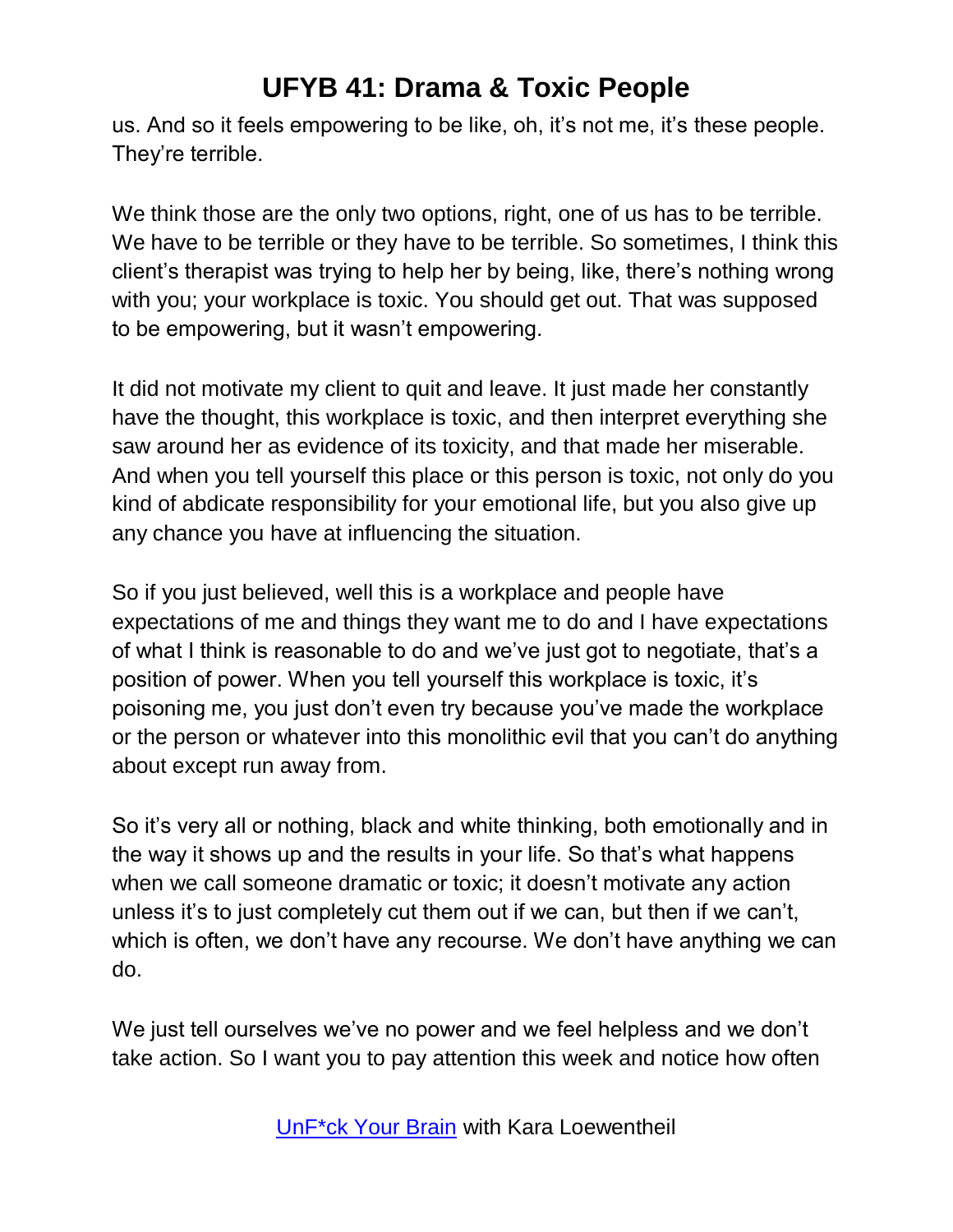you are telling yourself that someone is dramatic or causes drama or someone or something is toxic or draining or has bad vibes. Like, notice how it feels to label it that way.

Other people exist. Your workplace exists. Your knitting club exists. You inlaws exist. But you get to choose what label to put on that jar. Like honestly, imagine them each in a jar and you get to decide which label to put on it. Do you want to label it toxic? Do you want to label it drama? How does that serve you?

If you want to create less emotional drama, stop telling yourself that other people cause drama. You're the only one causing your own drama. If you want to escape toxic relationships, just stop calling them toxic, because they aren't. They're just other people. It's your thoughts that are poisoning you. And ironically, much like the example with my client, if you stop labeling them toxic, you will actually feel more empowered.

So I worked with my client when she was trying to figure out how to leave and she had not been able to leave at all based on the thought that this was toxic. And then through her work with me and her own work and her own self-development, she was able to get to a place where she left. It didn't come from thinking it was toxic. It came from seeing her own agency.

So this idea that if we help people label relationships as toxic, it will help people leave them, maybe that works for some people, but for the person I used to be and my clients, that just makes us feel helpless and trapped and it doesn't motivate action. That's what I teach. Positive action doesn't come from negative thoughts and negative emotion.

So even if you're in a relationship that you want to get out of in some way, labeling it toxic isn't actually helping you. It's just making you feel disempowered. If you take emotional responsibility for yourself, you'll see you have so much more power in the situation than you thought and that's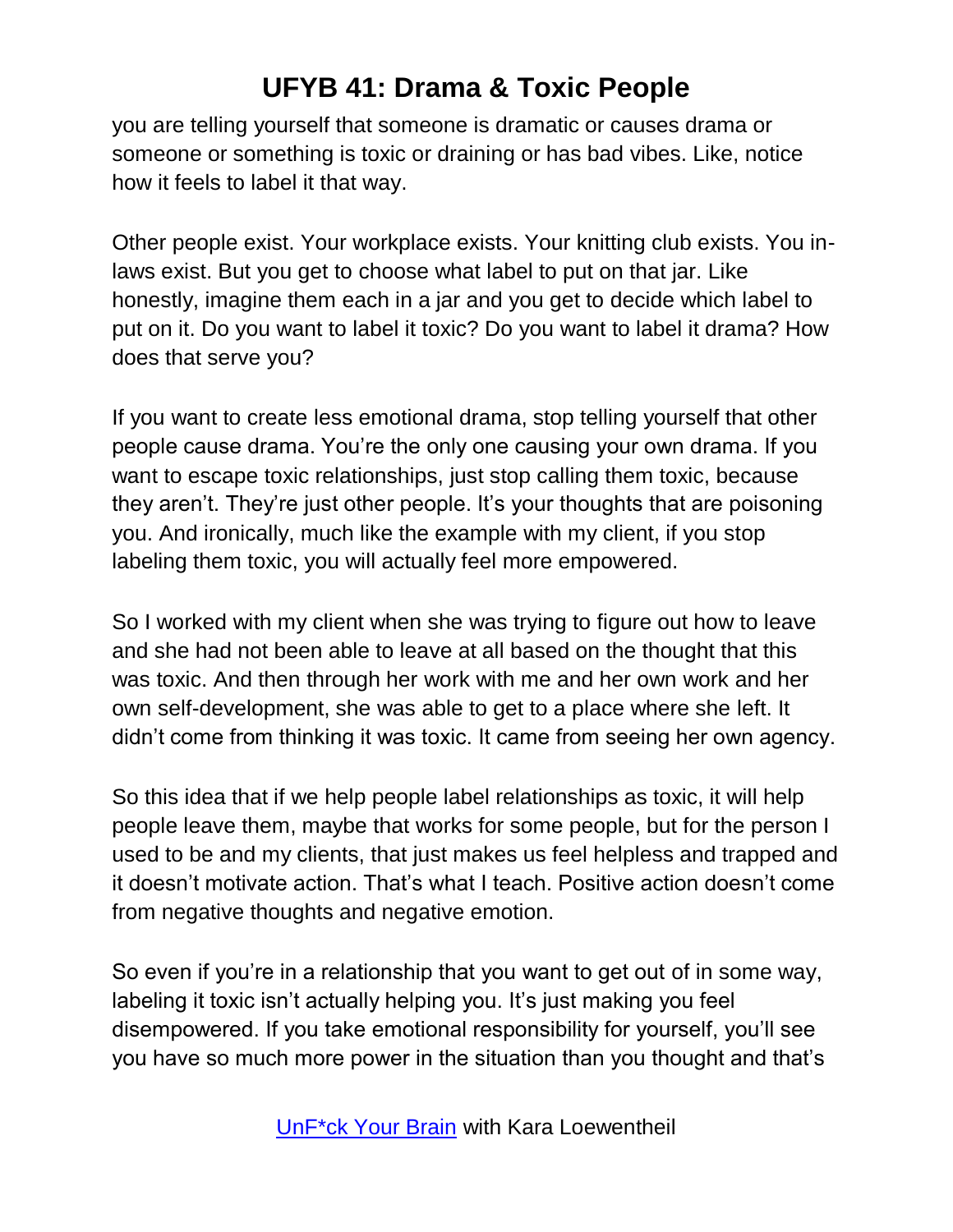when you would be able to leave it if you decide you wanted to do that after you've taken responsibility.

So, that's what I want you to pay attention to this week. And to help you stop creating so much toxic drama in your head, I have a surprise for you. That's what I was talking about at the beginning.

I've been thinking about – I want to come up with a way that you could keep some Unf\*ck Your Brain courage in your pocket at all times, and then I realized, what's literally in your pocket is your phone. And I know a lot of you listen to the podcast on repeat, but you can't listen to it all the time, but you do glance at your phone 100 times a day.

And one of the things that I know from my work is that the more often you think a thought, the faster it becomes your default, or when you reprogram your brain's body image. Like I have my clients look at images of women their size or larger and it literally reprograms their brain's default.

So I wanted a way for you guys to be reminded, all throughout the day, oh right, I can manage my mind. So I had my amazing graphic designer, who I love, create three phone wallpaper backgrounds that are Unf\*ck Your Brain themed. And these are totally free, so this is not a sales pitch, just for those of you who are about to turn off because you think I'm going to charge you for wallpaper. I'm not.

One of them includes a chicken. It's my favorite. That's the one I have on my phone. And then two of them are a little more subtle, for those of you who don't want a giant chicken on your phone. Anyway, if you want to download these, they're totally free.

You just have to go to [www.unfckyourbrain.com/wallpaper](http://www.unfckyourbrain.com/wallpaper) to download them. so on the page, I ask you two simple questions to help me make sure that I'm covering the topics you want to hear about. So it's really a win-win.